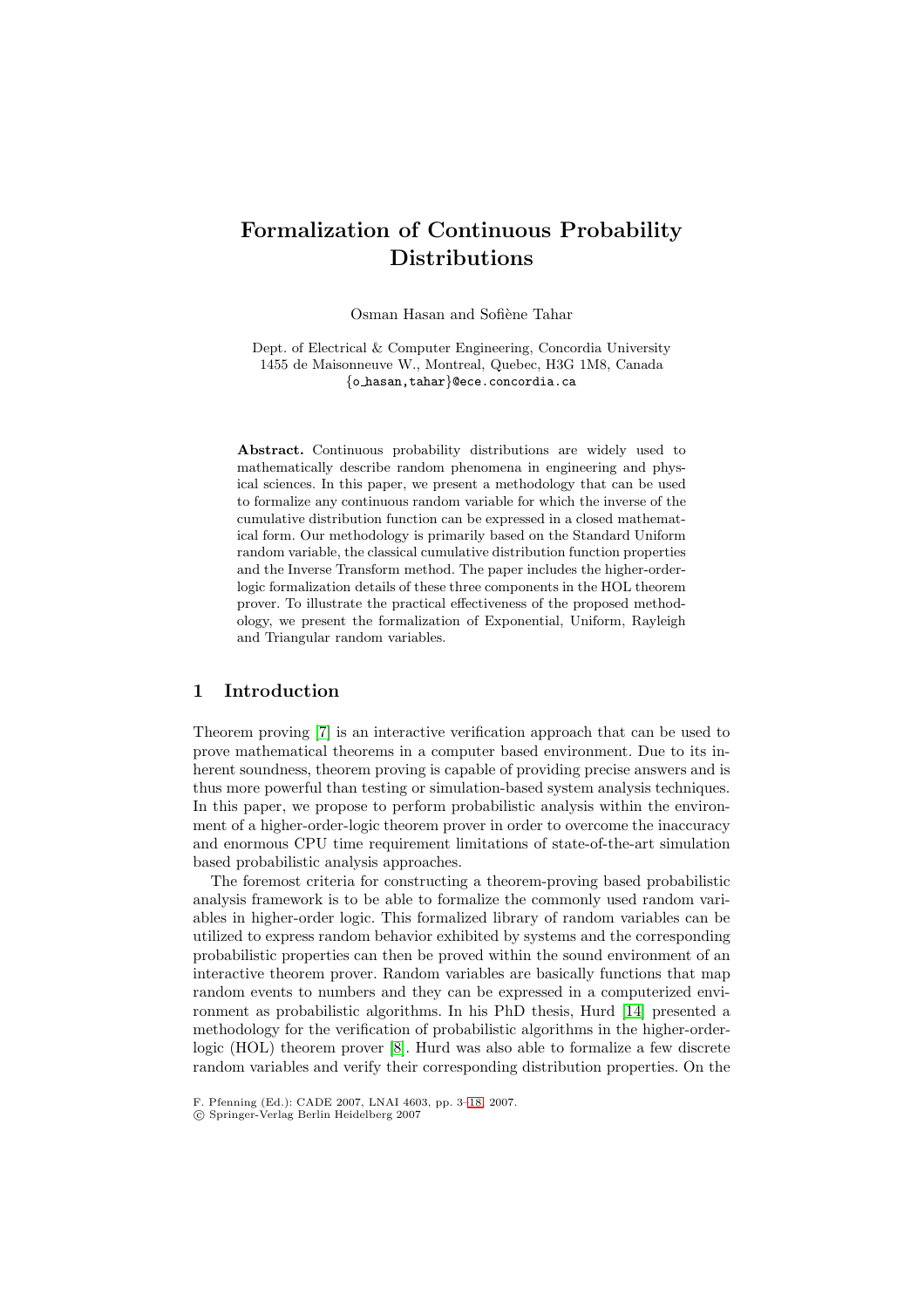other hand, to the best of our knowledge, no higher-order-logic formalization of continuous random variables exists in the open literature so far.

In this paper, we propose a methodology for the formalization of continuous random variables in HOL. Our methodology utilizes Hurd's formalization framework and is based on the concept of the nonuniform random number generation [5], which is the process of obtaining random variates of arbitrary distributions using a Standard Uniform random number generator. The main advantage of this approach is that we only need to formalize one continuous random variable from scratch, i.e., the Standard Uniform random variable, which can be used [to](#page-15-2) model other continuous random variables by formalizing the corresponding nonuniform random number generation method.

Based on the above methodology, we now present a framework, illustrated in Figure 1, for the formalization of continuous probability distributions for which the inverse of the *Cumulative Distribution Function* (CDF) can be represented in a closed mathematical form. Firstly, we formally specify the Standard Uniform random variable and verify its correctness by proving the corresponding CDF [and](#page-1-0) measurability properties. The next step is the formalization of the CDF and the verification of its classical properties. Then we formally specify the mathematical concept of the inverse function of a CDF. This formal specification, along with the formalization of the Standard Unform random variable and the CDF properties, can be used to formally verify the correctness of the Inverse Transform Method (ITM) [5], which is a well known nonuniform random generation technique for generating nonuniform random variates for continuous probability distributions for which the inverse of the CDF can be represented in a closed mathematical form. At this point, the formalized Standard Uniform random variable can be used to f[orm](#page-15-2)ally specify any such continuous random variable and its corresponding CDF can be verified using the ITM.

The rest of the paper is organized as follows: In Section 2, we briefly review Hurd's methodology for the verification of probabilistic algorithms in HOL. The next three sections of this paper present the HOL formalization of the three major steps given in Figure 1, i.e., the Standard Uniform random variable, the CDF and the ITM. In Section 6, we utilize the proposed f[ra](#page-2-0)mework of Figure



<span id="page-1-0"></span>**Fig. 1.** Proposed Formalization Framework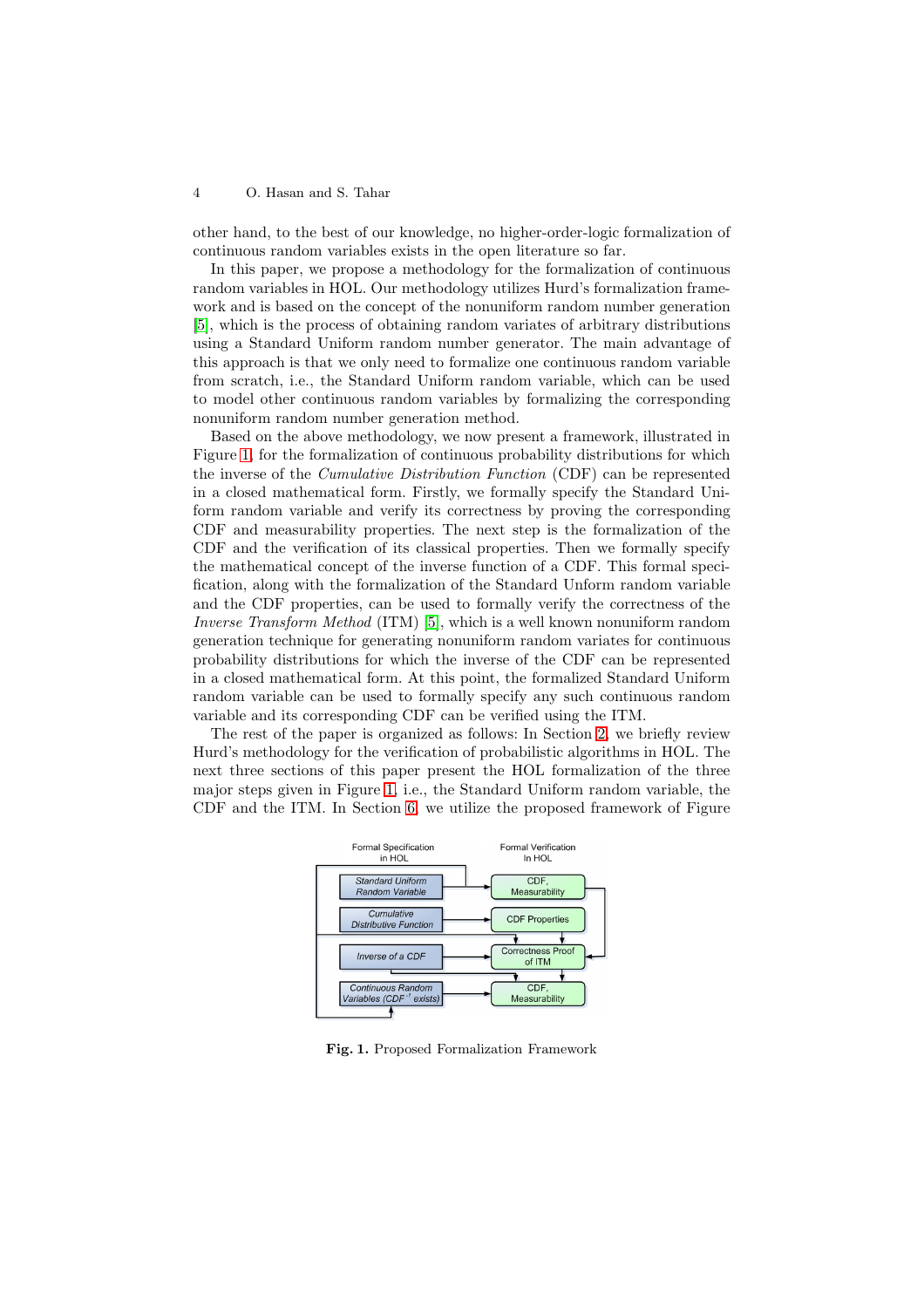1 to formalize the Exponential, Uniform, Rayleigh and Triangular random variables. In Section 7, we discuss potential probabilistic analysis applications for the formalized continuous random variables. A review of related work in the literature is given in Section 8 and we finally conclude the paper in Section 9.

### **2 Verifying [P](#page-12-0)robabilistic Algorithms in HOL**

<span id="page-2-0"></span>In this section, we provide a[n o](#page-13-0)verview of Hurd's methodology [14] for the [ver](#page-14-0)ification of probabilistic algorithms in HOL. The intent is to introduce the main ideas along with some notation that is going to be used in the next sections.

Hurd [14] proposed to formalize the probabilistic algorithms in higher-order logic by thinking of them as deterministic functions with acce[ss t](#page-15-3)o an infinite Boolean sequence  $\mathbb{B}^{\infty}$ ; a source of infinite random bits. These deterministic functions make random choices based on the result of popping the top most bit in the infin[ite](#page-15-3) Boolean sequence and may pop as many random bits as they need for their computation. When the algorithms terminate, they return the result along with the remaining portion of the infinite Boolean sequence to be used by other programs. Thus, a probabilistic algorithm which takes a parameter of type  $\alpha$  and ranges over values of type  $\beta$  can be represented in HOL by the function

$$
\mathcal{F}: \alpha \to B^{\infty} \to \beta \times B^{\infty}
$$

For example, a  $Bernoulli(\frac{1}{2})$  random variable that returns 1 or 0 with equal probability  $\frac{1}{2}$  can be modeled as follows

```
\vdash bit = \lambdas. (if shd s then 1 else 0, stl s)
```
where  $s$  is the infinite Boolean sequence and  $shd$  and  $st1$  are the sequence equivalents of the list operation 'head' and 'tail'. The probabilistic programs can also be expressed in the more general state-transforming monad where the states are the infinite Boolean sequences.

```
\vdash \forall a,s. unit a s = (a, s)\vdash \forall f,g,s. bind f g s = let (x,s') \leftarrow f(s) in g x s'
```
The unit operator is used to lift values to the monad, and the bind is the monadic analogue of function application. All monad laws hold for this definition, and the notation allows us to write functions without explicitly mentioning the sequence that is passed around, e.g., function bit can be defined as

 $\vdash$  bit monad = bind sdest ( $\lambda$ b. if b then unit 1 else unit 0)

where sdest gives the head and tail of a sequence as a pair  $(shd s, stl s)$ .

Hurd [14] also formalized some mathematical measure theory in HOL in order to define a probability function  $\mathbb P$  from sets of infinite Boolean sequences to real numbers between 0 and 1. The domain of  $\mathbb P$  is the set  $\mathcal E$  of events of the probability. Both  $\mathbb P$  and  $\mathcal E$  are defined using the Carathéodory's Extension theorem, which e[nsur](#page-15-3)es that  $\mathcal E$  is a  $\sigma$ -algebra: closed under complements and countable unions. The formalized  $\mathbb P$  and  $\mathcal E$  can be used to prove probabilistic properties for probabilistic programs such as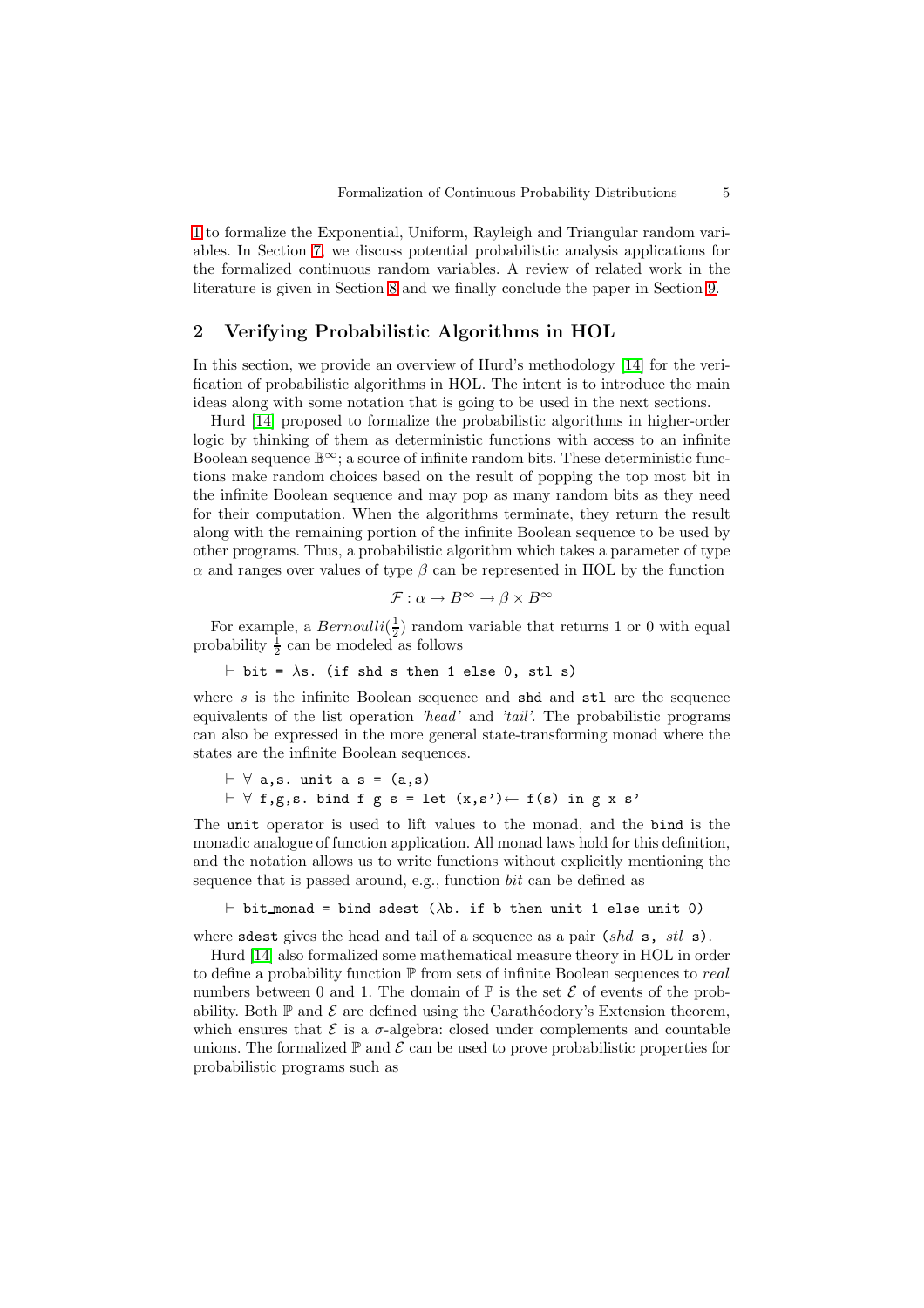$\vdash \mathbb{P} \{s \mid \text{fst (bit s)} = 1\} = \frac{1}{2}$ 

where the function fst selects the first component of a pair. In Hurd's formalization of probability theory, a set of infinite Boolean sequences,  $S$ , is said to be measurable if and only if it is in  $\mathcal{E}$ , i.e.,  $S \in \mathcal{E}$ . Since the probability measure  $\mathbb{P}$ is only defined on sets in  $\mathcal{E}$ , it is very important to prove that sets that arise in verification are measurable. Hurd [14] showed that a function is guaranteed to be measurable if it accesses the infinite Boolean sequence using only the unit, bind and sdest primitives and thus leads to only measurable sets.

Hurd formalized a few discrete random variables and proved their correctness by proving the corresponding [P](#page-15-3)robability Mass Function (PMF) properties [14]. The algorithms for these discrete random variables are either guaranteed to terminate or satisfy probabilistic termination, meaning that the probability that the algorithm terminates is 1. Thus, they can be expressed using Hurd's methodology by either well formed recursive functions or the *probabilis*tic [while](#page-15-3) loop [14]. On the other hand, the implementation of continuous random variables requires non-terminating programs and hence calls for a different approach.

# **3 Formal[iza](#page-15-3)tion of the Standard Uniform Distribution**

<span id="page-3-2"></span>In this section, we present the formalization of the Standard Uniform distribution that is the first step in the proposed methodology for the formalization of continuous probability distributions as shown in Figure 1. The Standard Uniform random variable can be characterized by the CDF as follows:

$$
Pr(X \le x) = \begin{cases} 0 \text{ if } x < 0; \\ x \text{ if } 0 \le x < 1; \\ 1 \text{ if } 1 \le x. \end{cases}
$$
 (1)

### <span id="page-3-1"></span>**3.1 Formal Specification of Standard Uniform Random Variable**

The Standard Uniform random variable can be formally expressed in terms of an infinite sequence of random bits as follows [11]

$$
\lim_{n \to \infty} (\lambda n. \sum_{k=0}^{n-1} \left(\frac{1}{2}\right)^{k+1} X_k)
$$
\n(2)

<span id="page-3-0"></span>where,  $X_k$  denotes the outcome of the  $k^{th}$  random bit; true or false represented as 1 or 0, respectively. The mathematical expression of Equation (2) can be formalized in the HOL theorem prover in two steps. The first step is to define a discrete Standard Uniform random variable that produces any one of the equally spaced  $2^n$  dyadic rationals, of the form  $\frac{i}{2^n}$   $(0 \le i \le 2^n)$ , in the interval  $[0, 1-(\frac{1}{2})^n]$ with the same probability  $(\frac{1}{2})^n$  using Hurd's methodology.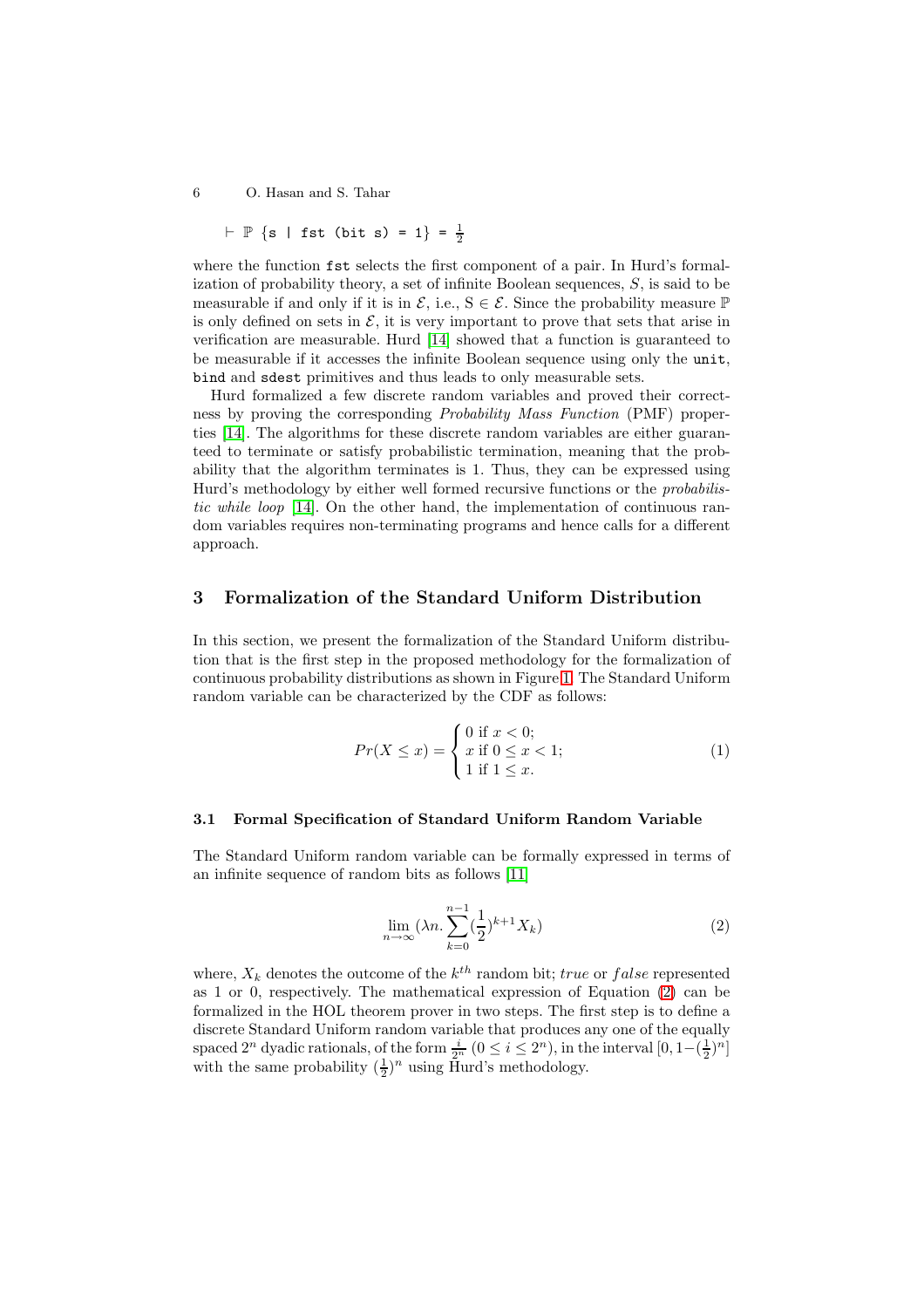Definition 3.1: std\_unif\_disc:  $(num \rightarrow (num \rightarrow bool) \rightarrow (real \times (num \rightarrow bool)))$  $\vdash$  (std\_unif\_disc 0 = unit 0)  $\land$  $\forall$  n. (std\_unif\_disc (suc n) = bind (std\_unif\_disc n)  $(\lambda m.$  bind sdest ( $\lambda$ b. unit (if b then  $(\frac{1}{2})^{n+1}$  + m) else m))))

The function std\_unif\_disc allows us to formalize the real sequence of Equation (2) in the HOL theorem prover. Now, the formalization of the mathematical concept of limit of a real sequence in HOL [10] can be used to formally specify the Standard Uniform random variable of Equation (2) as follows

```
Definition 3.2:
```

```
std_unif_cont: real)\vdash \foralltd_unif_cont s = lim (\lambdan. fst (std_unif_disc n s))
```
where,  $lim$  is the HOL function for the limit of a real sequence [10].

### **3.2 Formal Verification of Standard Uniform Random Variable**

The formalized Standard Uniform random variable, std\_unif\_cont[, ca](#page-15-4)n be verified to be correct by proving its CDF to be equal to the theoretical value given in Equation (1) and its *Probability Mass Function* (PMF) to be equal to 0, which is an intrinsic characteristic of all continuous random variables. For this purpose, it is very important to prove that the sets  $\{s \mid std\_uniform \ s \leq x\}$ and  $\{s \mid std\_unif\_cont \; s = x\}$  arising in this verification are measurable. The fact that the f[un](#page-3-1)ction  $std\_unif\_disc$  accesses the infinite Boolean sequence using only the unit, bind and sdest primitives can be used to prove

Lemma 3.1:

 $\vdash \forall$  x n. {s | fst (std\_unif\_disc n s)  $\leq$  x}  $\in$   $\mathcal{E}$   $\wedge$  $\{ {\tt s} \ \mid \ {\tt fst} \ {\tt (std\_unif\_disc \ n \ s)} \ = {\tt x} \} \ \in \ {\cal E}$ 

On the other hand, the definition of the function  $std\_unif\_cont$  involves the  $lim$ function and thus the corresponding sets cannot be proved to be measurable in a very straightforward manner. Therefore, in order to prove this, we leveraged the fact that each set in the sequence of sets  $(\lambda n.\{s \mid fst(std\_unif\_disc \ n \ s) \leq t \}$  $x$ ) is a subset of the set before it. In other words, this sequence of sets is a monotonically decreasing sequence. Thus, the countable intersection of all sets in this sequence can be proved to be equal to the set  $\{s \mid std\_unit\_cont s \leq x\}$ 

Lemma 3.2:  $\vdash$   $\forall$  x. {s | std\_unif\_cont s  $\leq$  x} =  $\bigcap_n$  ( $\lambda$  n. {s | fst (std\_unif\_disc n s)  $\leq$  x})

Now the set  $\{s \mid std\_unif\_cont \; s \leq x\}$  can be proved to be measurable since  $\mathcal E$  is closed under countable intersections [14] and all sets in the sequence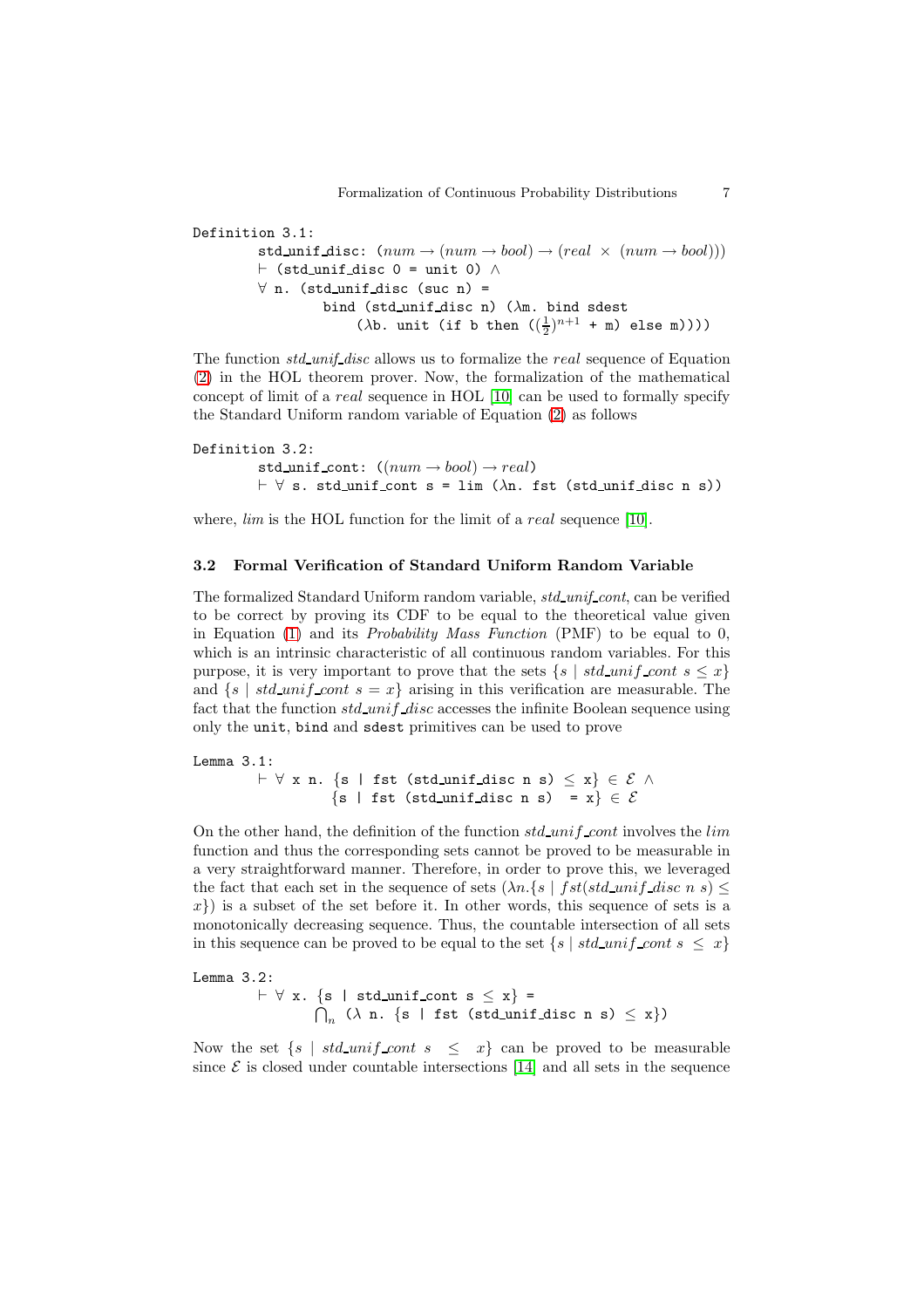$(\lambda n.\{s \mid \text{fst}(std\_unif\_disc \mid n \mid s) \leq x\})$  are measurable according to Lemma 1. Using a similar reasoning, the set  $\{s \mid std\_unit \text{cont } s = x\}$  can also be proved to be measurable.

Theorem 3.1:  $\vdash \forall$  x. {s | std\_unif\_cont s  $\leq$  x}  $\in$   $\mathcal{E}$   $\wedge$  $\{s \mid std\_unif\_cont s = x\} \in \mathcal{E}$ 

Theorem 3.1 can now be used along with the real number theories [10] to verify the correctness of the function std\_unif\_cont in the HOL theorem prover by proving its Probability Mass Function (PMF) and CDF properties [11].

Theorem 3.2:  $\vdash \forall$  x.  $\mathbb{P}\{s \mid std\_unif\_cont s = x\} = 0 \land$  $\mathbb{P}\{\text{s} \mid \text{std\_unif\_cont } \text{s} \leq x\}$  = if  $(x < 0)$  $(x < 0)$  $(x < 0)$  th[e](#page-15-5)n 0 else (if  $(x < 1)$  then x else 1)

# **4 Formalization of the Cumulative Distribution Function**

<span id="page-5-0"></span>In this section, we present the verification of classical CDF properties in the HOL theorem prover, which is the second step in the proposed methodology.

### **4.1 Formal Specification of CDF**

The CDF of a random variable, R, is defined by  $F_R(x) = Pr(R \leq x)$  for any real number x, where  $Pr$  represents the probability. It follows from this definition that the CDF can be formally specified in HOL by a higher-order-logic function that accepts a random variable and a *real* argument and returns the probability of the event when the given random variable is less than or equal to the value of the given real number.

Definition 4.1: cdf:  $(((num \rightarrow bool) \rightarrow real) \rightarrow real \rightarrow real)$  $\vdash \forall$  R x. cdf R x =  $\mathbb{P}$  {s | R s  $\leq$  x}

### **4.2 Formal Verification of CDF Properties**

Using the formal specification of the CDF, we are able to verify classical CDF properties [16] (details are given below) in HOL. The formal proofs for these properties not only ensure the correctness of our CDF specification but also play a vital role in proving the correctness of the ITM as will be discussed in Section 5. The formal proofs of these properties are established using the HOL set, [meas](#page-15-6)ure, probability [14] and real number [10] theories and under the assumption that the set  $\{s \mid R s \leq x\}$ , where R represents the random variable under consideration, is measurable for all values of  $x$ . The details of the HOL verificatio[n s](#page-7-0)teps for these properties can be found in [12].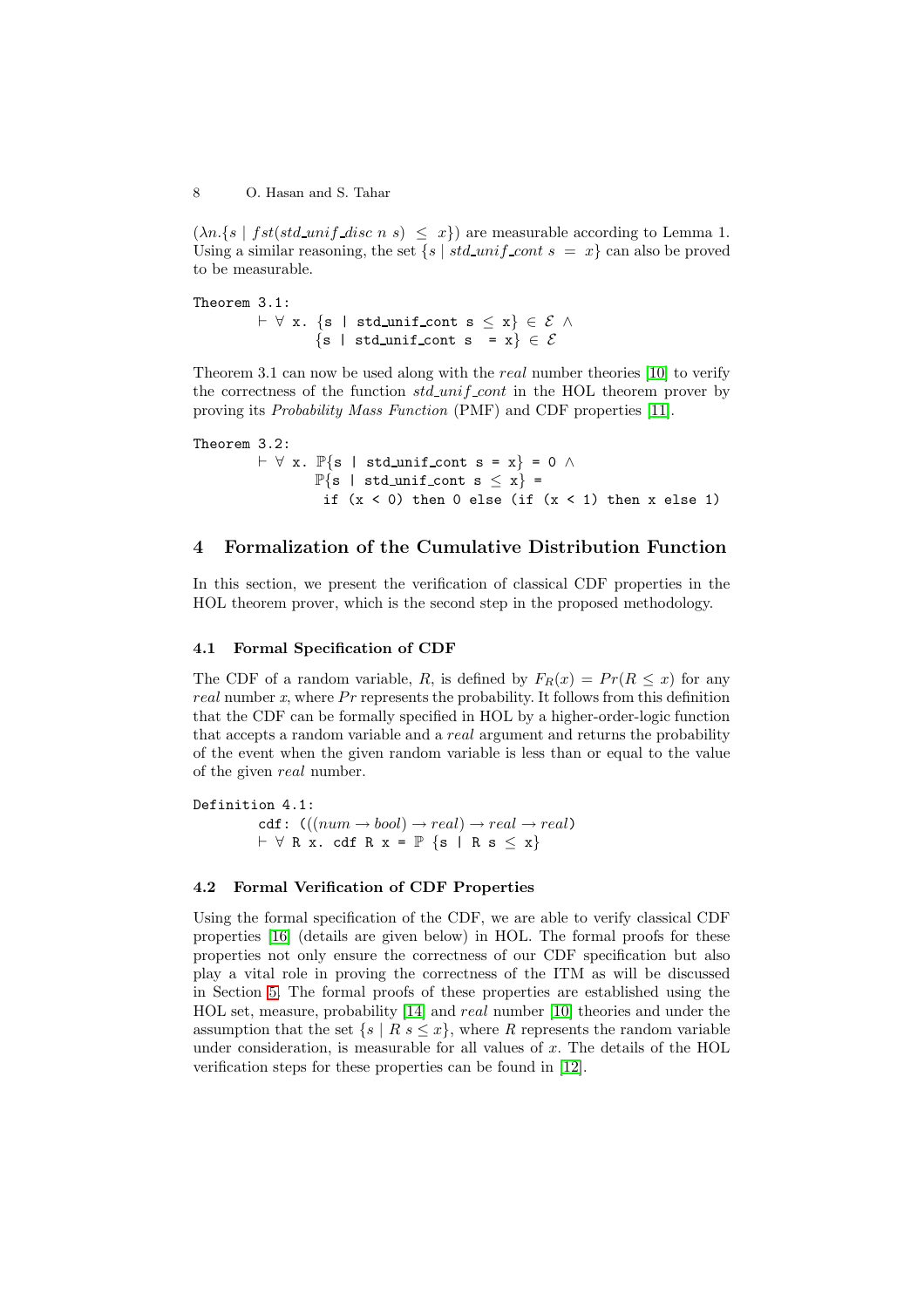**CDF Bounds.** ( $0 \leq F_R(x) \leq 1$ )

This property states that if we plot the CDF against its real argument  $x$ , then the graph of the CDF is between the two horizontal lines  $y = 0$  and  $y = 1$ .

Theorem 4.1:

 $\vdash \forall$  R x. (0  $\leq$  cdf R x)  $\land$  (cdf R x  $\leq$  1)

**CDF** is Monotonically Increasing. (if  $a < b$ , then  $F_R(a) \leq F_R(b)$ ) For all real numbers a and b, if a is less than b, then the CDF value of a random variable,  $R$ , at  $a$  can never exceed the CDF value of  $R$  at  $b$ .

Theorem 4.2:  $\vdash \forall$  R a b. a  $\leq$  b  $\Rightarrow$  (cdf R a  $\leq$  cdf R b)

**Interval Probability.** (if  $a < b$  then  $Pr(a < R \le b) = F_R(b) - F_R(a)$ ) This property is very useful for evaluating the probability of a random variable, R, lying in any given interval (a,b] in terms of its CDF.

Theorem 4.3:

 $\vdash \forall R$  a b. a < b  $\Rightarrow$  ( $\mathbb{P}$  {s | (a < R s)  $\land$  (R s  $\leq$  b)} =  $cdf R b - cdf R a)$ 

**CDF** at Positive Infinity.  $(\lim_{x \to \infty} F_R(x) = 1;$  that is,  $F_R(\infty) = 1)$ 

This property states that the value of the CDF for any given random variable, R, always tends to 1 as its real argument approaches positive infinity.

Theorem 4.4:

 $\vdash \forall$  R. lim ( $\lambda$  n. cdf R ( $\&$ n)) = 1

where  $\lim M$  represents the formalization of the limit of a real sequence M (i.e.,  $\lim M(n) = \lim M$ ) [10] and "&" represents the conversion function from natural to real numbers in HOL.

**CDF** at Negative Infinity.  $\lim_{x\to-\infty} F_R(x) = 0$ ; that is,  $F_R(-\infty) = 0$ )

This property states that t[he](#page-15-4) value of the CDF for any given random variable, R, always tends to 0 as its real argument approaches negative infinity.

Theorem 4.5:

 $\vdash \forall$  R. lim ( $\lambda$  n. cdf R (- $\&$ n)) = 0

**CDF** is Continuous from the Right. ( $\lim_{n \to \infty} F_R(x) = F_R(a)$ )  $\lim_{x \to a^+} F_R(x) = F_R(a)$ 

In this property,  $\lim_{x \to a^+} F_R(x)$  is defined as the limit of  $F_R(x)$  as x tends to a through values greater than  $a$ . Since  $F_R$  is monotone and bounded, this limit always exists.

Theorem 4.6:

```
\vdash \forall R a. lim (\lambda n. cdf R (a + \frac{1}{\&(n+1)})) = cdf R a
```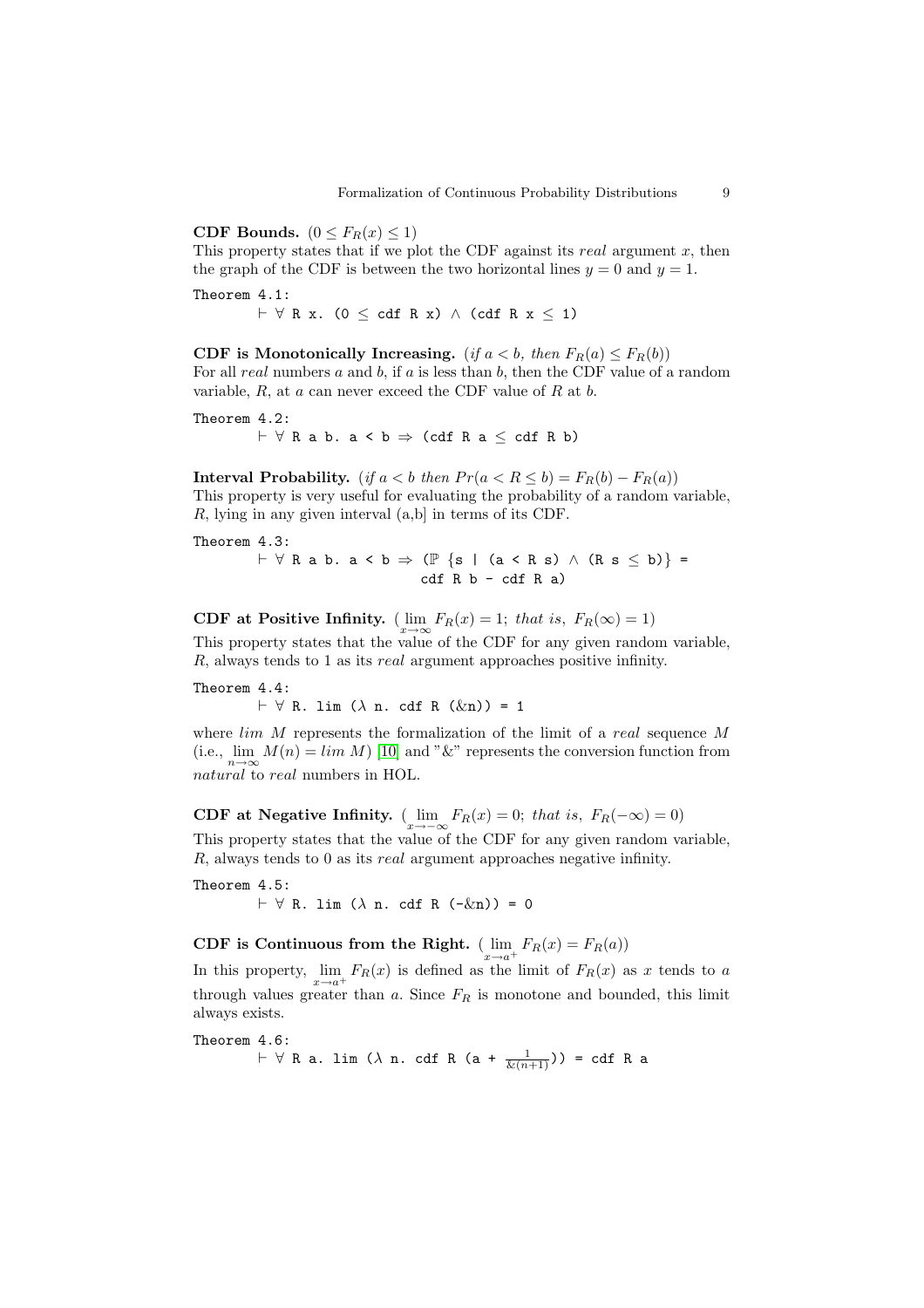**CDF Limit from the Left.** ( lim  $\lim_{x \to a^-} F_R(x) = Pr(R < a))$ 

In this property,  $\lim_{x \to a^{-}} F_R(x)$  is defined as the limit of  $F_R(x)$  as x tends to a through values less than  $a$ .

Theorem 4.7:  $\vdash \forall$  R a. lim ( $\lambda$  n. cdf R (a -  $\frac{1}{\&(n+1)})$ ) =  $\mathbb{P}$  {s | (R s < a})

## **5 Formalization of the Inverse Transform Method**

<span id="page-7-0"></span>In this section, we present the formal specification of the inverse function for a CDF and the verification of the ITM in HOL. It is the third step in the proposed methodology for the formalization of continuous probability distributions as shown in Figure 1. The ITM is based on the following proposition [21].

Let U be a Standard Uniform random variable. For any continuous CDF F, the random variable X defined by  $X = F^{-1}(U)$  has CDF F, where  $F^{-1}(U)$  is defi[ned](#page-1-0) to be the value of x such that  $F(x) = U$ .

Mathematically,

$$
Pr(F^{-1}(U) \le x) = F(x) \tag{3}
$$

#### **5.1 Formal Specification of the Inverse Transform method**

We define the inverse function for a CDF in HOL as a predicate inv  $cdf_fn$ , which accepts two functions, f and g, of type  $_{real} \rightarrow real$  and returns true if and only if the function f is the inverse of the CDF  $q$  according to the above proposition.

```
Definition 5.1:
```

```
inv_cdf_fn: ((real \rightarrow real) \rightarrow (real \rightarrow real) \rightarrow bool)\vdash \forall f g. inv_cdf_fn f g =
(\forall x. (0 < g x \land g x < 1) \Rightarrow (f (g x) = x) \land(\forall x. 0 < x \land x < 1 \Rightarrow (g (f x) = x))) ∧
(\forall x. (g x = 0) \Rightarrow (x \leq f (0))) \land(\forall x. (g \ x = 1) \Rightarrow (f (1) \leq x))
```
The predicate  $inv_cdf_f$  considers three separate cases, the first one corresponds to the strictly monotonic region of the CDF, i.e., when the value of the CDF is between 0 and 1. The next two correspond to the flat regions of the CDF, i.e., when the value of the CDF is either equal to 0 or 1, respectively. These three cases cover all possible values of a CDF since according to Theorem 4.1 the value of CDF can never be less than 0 or greater than 1.

The inverse of a function f,  $f^{-1}(u)$ , is defined to be the value of x such that  $f(x) = u$ . More formally, if f is a one-to-one function with domain X and range Y, its inverse function  $f^{-1}$  has domain Y and range X and is defined by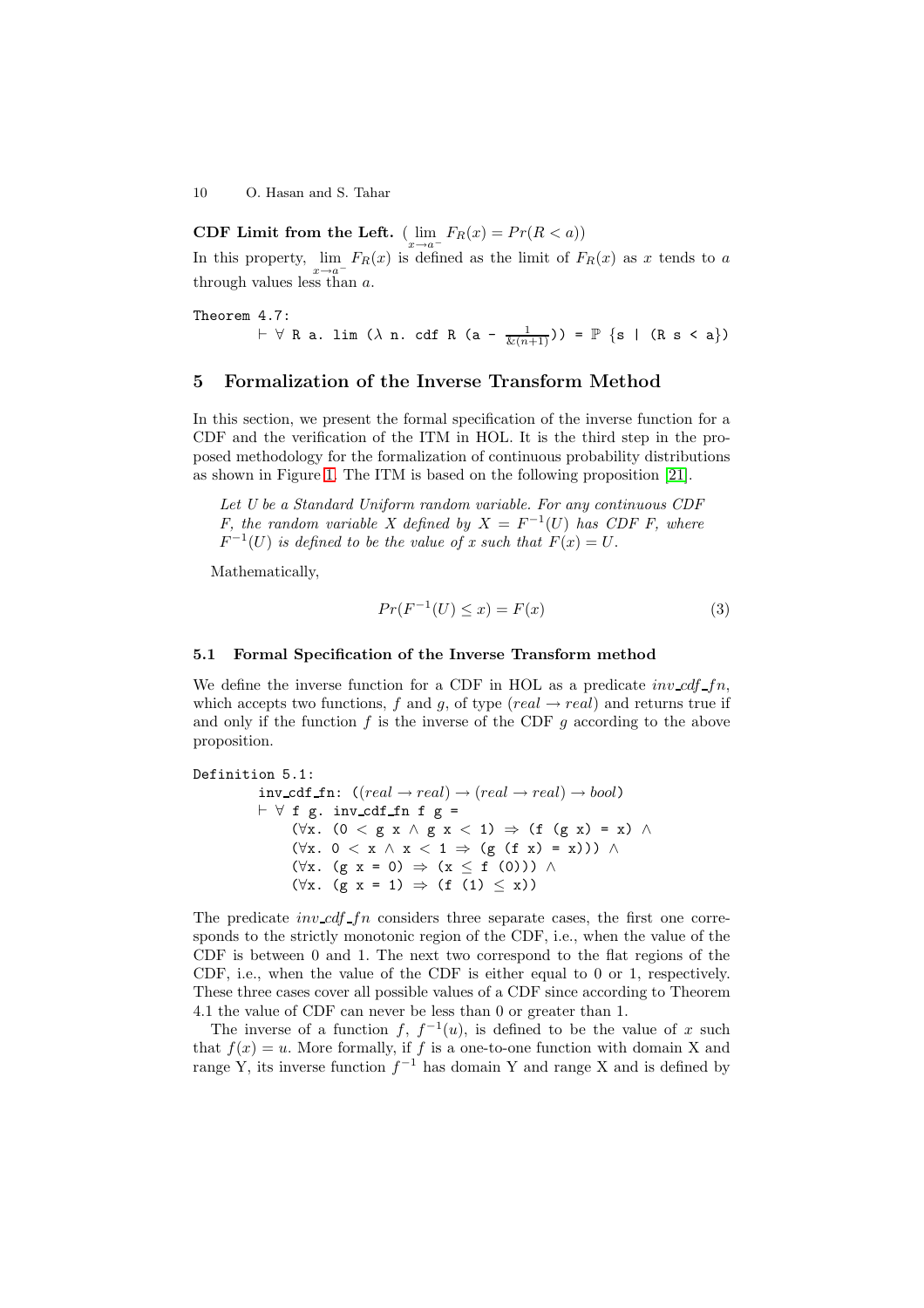$f^{-1}(y) = x \Leftrightarrow f(x) = y$ , for any y in Y. The composition of inverse functions yields the following result.

$$
f^{-1}(f(x)) = x \text{ for all } x \in X, \quad f(f^{-1}(x)) = x \text{ for all } x \in Y \tag{4}
$$

<span id="page-8-0"></span>We use the above characteristic of inverse functions in the predicate  $inv\_cdf$ . fn for the strictly monotonic region of the CDF as the CDF in this region is a one-to-one function. On the other hand, the CDF is not injective when its value is either equal to 0 or 1. Consider the example of some CDF,  $F$ , which returns 0 for a *real* argument a. From Theorems 4.1 and 4.2, we know that the CDF  $F$  will also return 0 for all *real* arguments that are less than  $a$  as well, i.e.,  $\forall x. \ x \leq a \Rightarrow F(x) = 0$ . Therefore, no inverse function satisfies the conditions of Equation (4) for the CDF in these flat regions. When using the paper-and-pencil proof approach, this issue is usually resolved by defining the inverse function of a CDF in such a way that it returns the infimum  $(inf)$  of all possible values of the real argument for which the CDF is equal to a given value, i.e.,  $f^{-1}(u) = inf\{x|f(x) = u\}$  $f^{-1}(u) = inf\{x|f(x) = u\}$  $f^{-1}(u) = inf\{x|f(x) = u\}$  [5], where f represents the CDF. Even though this approach has been shown to analytically verify the correctness of the ITM [5], it was not found to be sufficient enough for a formal definition in our case. This is due to the fact that in order to simplify the formalization task, Hurd  $[14]$  used the standard real num[ber](#page-15-2)s  $\mathbb{R}$ , formalized in HOL by Harrison [10], rather than the extended real numbers  $\overline{\mathbb{R}} = \mathbb{R} \cup \{-\infty, +\infty\}$  to formalize the math[em](#page-15-2)atical measure theory. Thus, if the  $inf$  function is used to define the inverse function, then the problem arises for the case when the value of the CDF is equ[al t](#page-15-3)o 0. For this case, the set  $\{x|f(x)=0\}$  becomes unbounded at the [low](#page-15-4)er end because of the CDF property given in Theorem 4.5 and thus the value of the inverse function becomes undefined. In order to overcome this problem, we used two separate cases for the two flat regions in the predicate  $inv\_cdf\_fn$ . According to this definition the inverse function of a CDF is a function that returns the maximum value of all arguments for which the CDF is equal to 0 and the minimum value of all arguments for which the CDF is equal to 1.

#### **5.2 Formal Verification of the Inverse Transform Method**

The correctness theorem for the ITM can be expressed in HOL as follows:

Theorem 5.1:  $\vdash$  ∀ f g x. (is\_cont\_cdf\_fn g)  $\land$  (inv\_cdf\_fn f g)  $\Rightarrow$ ( $\mathbb{P} \{s \mid f \text{ (std-unifcont s)} \leq x\} = g x$ )

The antecedent of the above implication checks if  $f$  is a valid inverse function of a continuous CDF g. The predicate  $inv\_cdf\_fn$  has been described in the last section and ensures that the function  $f$  is a valid inverse of the CDF  $g$ . The predicate is cont cdf fn accepts a real-valued function, g, of type (real  $\rightarrow$  real) and returns true if and only if it represents a continuous CDF. A real-valued function can be characterized as a continuous CDF if it is a continuous function and satisfies the CDF properties given in Theorems 4.2, 4.4 and 4.5. Therefore, the predicate is cont cdf  $fn$  is defined in HOL as follows: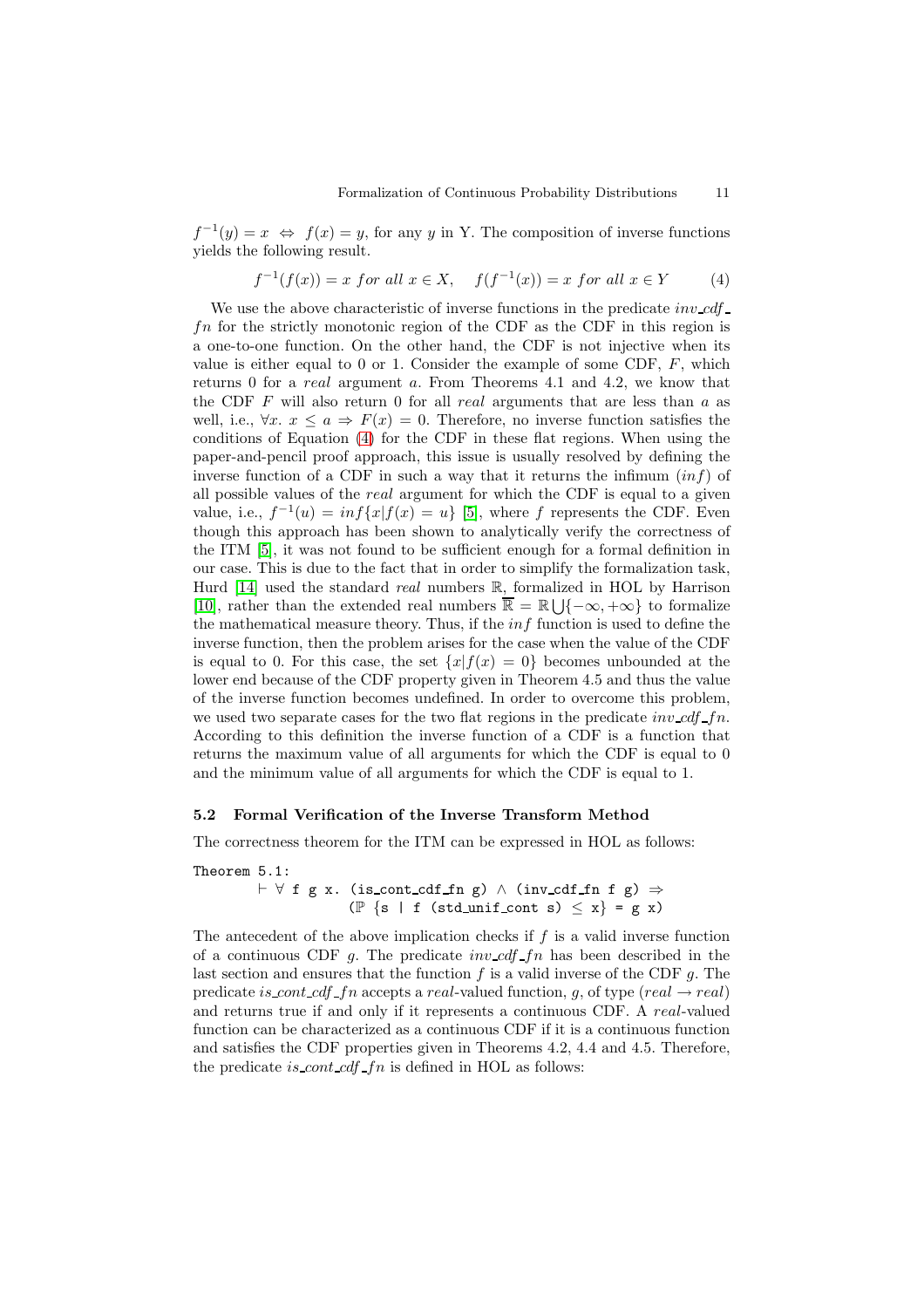```
Definition 5.2:
    is cont cdf fn: ((real \rightarrow real) \rightarrow bool)\vdash \forall g. is cont cdf fn g =
                (\forall x. (\lambdax. g x) contl x) \land(\forall a b. a < b \Rightarrow g a \leq g b) \land(lim (\lambda n. g(-\&n)) = 0) \wedge(lim (\lambda n. g (\& n)) = 1)
```
where  $(\forall x.f \; contl \; x)$  represents the HOL definition for a continuous function [10] such that the function f is continuous for all x.

The conclusion of the implication in Theorem 5.1 represents the correctness proof of the ITM given in Equation  $(3)$ . The function std\_unif\_cont in this theorem is the formal definition of the Standard Uniform random variable, described [in S](#page-15-4)ection 3. Theorem 3.2 can be used to reduce the proof goal of Theorem 5.1 to the following subgoal:

```
Lemma 5.1:
     \vdash \forall f g x. (is_cont_cdf_fn g) \land (inv_cdf_fn f g) \Rightarrow(\mathbb{P} \{s \mid f \text{ (std-unit cont s)} \leq x\} =
                       \mathbb{P} \{s \mid std\_unif\_cont s \leq g x\})
```
Next, we use the theorems of Section 3 and 4 along with the formalized measure and probability theories in HOL [14] to prove the measurability of the sets that arise in this verification, i.e., they are in  $\mathcal{E}$ .

```
Lemma 5.2:
```

```
forall) \land (inv_cdf_fn f g) \Rightarrow(std\_unif\_cont s) \leq x} \in \mathcal{E}) \wedge({s \mid std\_unif\_cont s) \le g x} \in \mathcal{E}) ∧
       ({s \mid f (std\_unifcont s) = x} \in \mathcal{E})
```
Lemma 5.1 can now be proved using Lemma 5.2, the theorems from Section 3 and 4 and Hurd's formalization of probability theory in HOL. The details of the HOL verification steps can be found in [13]. The main advantage of the formally verified ITM (i.e., Theorem 5.1) is the simplification of the verification task of proving the CDF property of a random variable. Originally the verification [of](#page-3-2) the [C](#page-5-0)DF property involves a reasoning based on the measure, probability and real number theories and the theorems [rela](#page-15-7)ted to the Standard Uniform random variable. Using the ITM, the CDF verification goal can be broken down to two simpler sub-goals, which only involve a reasoning based on the real number theory; i.e., (1) verifying that a function g, of type (real  $\rightarrow$  real), represents a valid CDF and (2) verifying that another function f, of type  $-real \rightarrow real$ ), is a valid inverse of the CDF  $q$ .

# **6 Formalization of Continuous Probability Distributions**

<span id="page-9-0"></span>In this section, we present the formal specification of four continuous random variables; Uniform, Exponential, Rayleigh and Triangular and verify the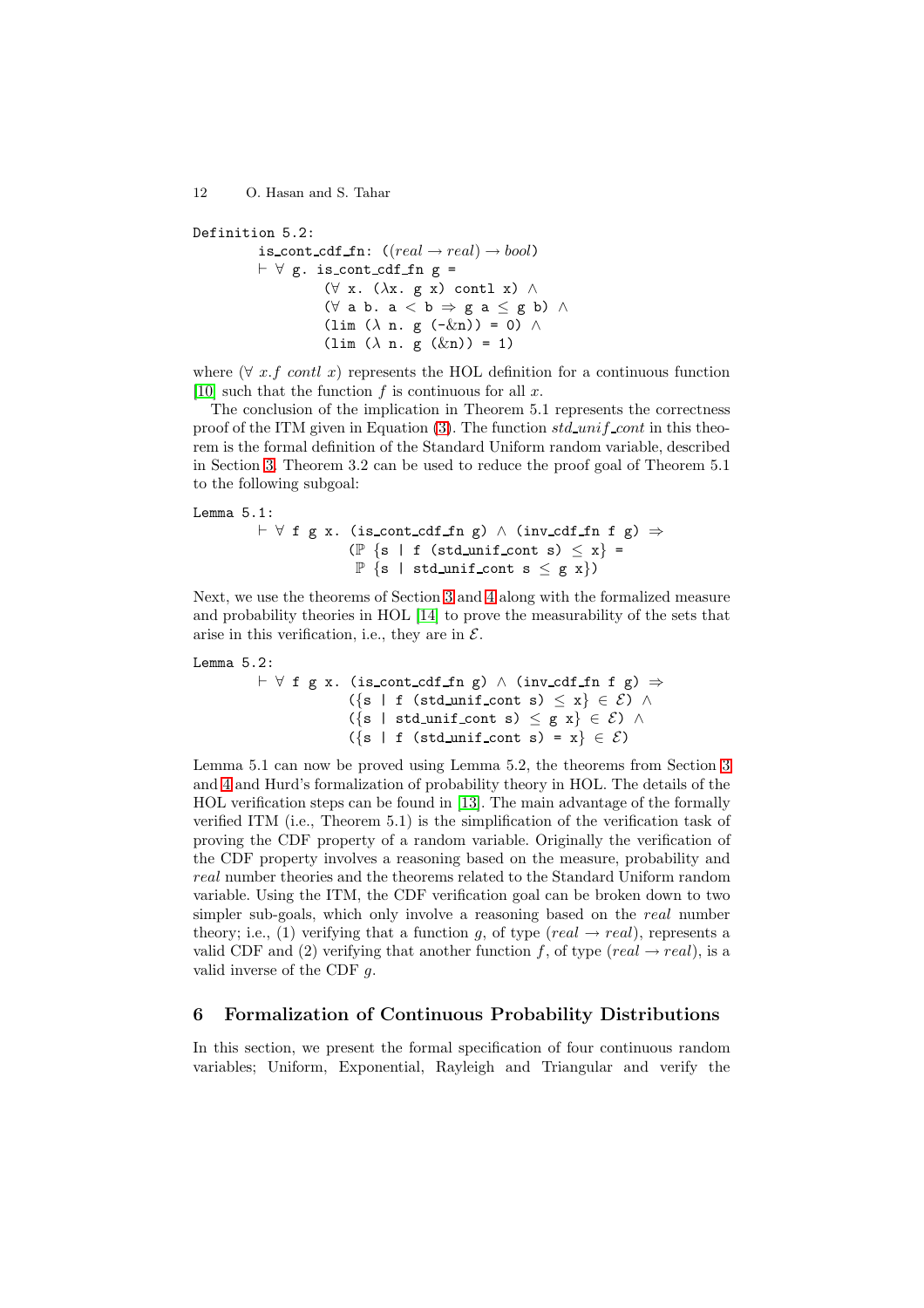correctness of these random variables by proving their corresponding CDF properties in the HOL theorem prover.

### **6.1 Formal Specification of Continuous Random Variables**

All continuous random variables for which the inverse of the CDF exists in a closed mathematical form can be expressed in terms of the Standard Uniform random variable according to the ITM proposition given in Section 5. We selected four such commonly used random variables, i.e., Exponential, Uniform, Rayleigh and Triangular, which are formally expressed in terms of the formalized Standard Uniform random variable (std\_unif\_cont) in Table 1 as HOL functions  $exp\_rv$ , uniform rv, rayleigh rv and triangular rv, respectively. The fu[nc](#page-7-0)tions  $ln, exp$ and sqrt in Table 1 are the HOL functions for *logarithm, exponential* and *square* root, respectively [10].

<span id="page-10-0"></span>

| <b>Distribution</b> | CDF                                                                                                                              | <b>Formalized Random Variable</b>                                                                                           |
|---------------------|----------------------------------------------------------------------------------------------------------------------------------|-----------------------------------------------------------------------------------------------------------------------------|
| Exponential(l)      | if $x \leq 0$ ;<br>0<br>$1 - exp^{-lx}$ if $0 < x$ .                                                                             | $\vdash \forall s \ l. \ exp \_r v \ l \ s =$<br>$-\frac{1}{l}ln(1 - std\_unif\_cont s)$                                    |
| Uniform $(a, b)$    | if $x \leq a$ ;<br>$\theta$<br>$\frac{x-a}{b-a}$ if $a < x \leq b$ ;<br>if $b < x$ .                                             | $\vdash \forall s \ l. \ uniform\_rv \ a \ b \ s =$<br>$(b-a)(std\_unif\_cont s) + a$                                       |
| Rayleigh(l)         | $\theta$<br>$1 - exp^{\frac{-x^2}{2l^2}}$ if $0 < x$ .                                                                           | $\overline{\text{if}}\ x \leq 0;\   \vdash \forall s\ l.\ rayleigh\_rv\ l\ s\ =$<br>$l * sqrt(-2ln(1 - std\_unif\_cont s))$ |
|                     | if $x \leq 0;$<br>Triangular(0, a) $\left  \left( \frac{2}{a} (x - \frac{x^2}{2a}) \right) \right $ if $x < a$ ; if $a \leq x$ . | $\vdash \forall s \; a \; . \; triangular \; rv \; l \; s \; =$<br>$a(1-sqrt(1-std\_unif\_cont s))$                         |

**Table 1.** [C](#page-10-0)ontinuous Random Variables (for which CDF<sup>−</sup><sup>1</sup> exists)

### **6.2 Formal Verification of Continuous Random Variables**

The first step in verifying the CDF property of a continuous random variable, using the correctness theorem of the ITM, is to express the given continuous random variable as  $F^{-1}(U s)$ , where  $F^{-1}$  is a function of type (real  $\rightarrow$  real) and U represents the formalized Standard Uniform random variable. For example, the Exponential random variable given in Table 1 can be expressed as  $(\lambda x. \frac{1}{l} * ln(1-x)$  (std\_unif\_cont s). Similarly, we can express the CDF of the given random variable as  $F(x)$ , where F is a function of type (real  $\rightarrow$  real) and x is a real data type variable. For example, the CDF of the Exponential random variabl[e](#page-10-0) can be expressed as  $(\lambda x.$  if  $x \leq 0$  then 0 else  $1 - exp^{-\lambda x})$  x.

The next step is to prove that the function  $F$  defined above represents a valid continuous CDF and the function  $F^{-1}$  is a valid inverse function of the CDF F. The predicates is cont cdf fn and inv cdf fn, defined in Section 5, can be used for this verification and the corresponding theorems for the Exponential random variable are given below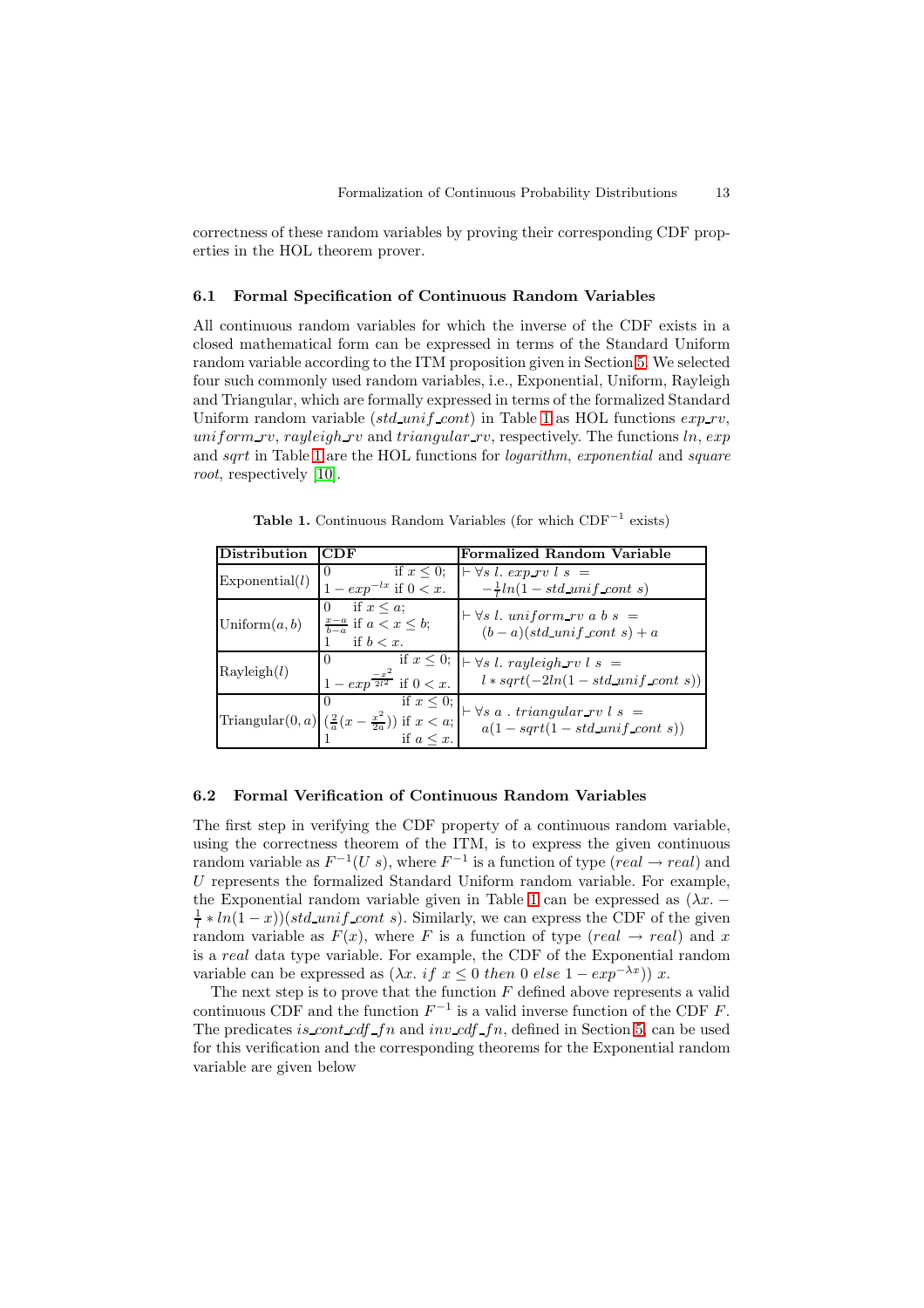Lemma 6.1: ∀ l. is cont cdf fn ( $\lambda$ x. if  $x \le 0$  then 0 else (1 - exp (-1 \* x))) Lemma 6.2:  $\vdash \forall$  1. inv\_cdf\_fn ( $\lambda$  x.  $-\frac{1}{l}$  \* ln (1 - x)) ( $\lambda$ x. if  $x \le 0$  then 0 else (1 - exp (-1 \* x)))

The above lemmas along with Theorem 5.1 and Lemma 5.2 can be used to verify the CDF and the measurability of the sets corresponding to the given continuous random variable, respectively. These theorems for the Exponential random variable are given below

Theorem 6.1:  $\vdash \forall$  l x. (0 < 1)  $\Rightarrow$  cdf ( $\lambda$ s. exp\_rv l s) x = if  $x \le 0$  then 0 else  $(1 - exp(-1 * x))$ 

Theorem 6.2:

 $\vdash$  ∀ 1 x. (0 < 1)  $\Rightarrow$  ({s | exp\_rv r s  $\leq$  x}  $\in$   $\mathcal{E}$ ) ∧ ({s | exp\_rv r s = x}  $\in \mathcal{E}$ )

The above results allow us to formally reason about interesting probabilistic properties of continuous random variables within a higher-order-logic theorem prover. The measurability of the sets  $\{s | F^{-1}(U s) \leq x\}$  and  $\{s | F^{-1}(U s) = x\}$ can be used to prove that any set that involves a relational property with the random variable  $F^{-1}(U \, s)$ , e.g.,  $\{s \mid F^{-1}(U \, s) \, \langle x \rangle \}$  and  $\{s \mid F^{-1}(U \, s) \geq x\}$ , is measurable because of the closed under complements and countable unions property of  $\mathcal E$ . The CDF properties proved in Section 4 can then be used to determine probabilistic quantities associated with these sets [13].

The CDF and measurability properties of the rest of the continuous random variables given in Table 1 can also be proved in a similar way [13]. For illustration purposes the corresponding CDF theorems are given be[low](#page-5-0)

Theorem 6.3:  $\vdash \forall$  a b x. [\(a](#page-10-0) < b)  $\Rightarrow$  cdf ( $\lambda$ s. uniform\_rv [a](#page-15-7) b s) x = if  $x \le a$  then 0 else (if  $x < b$  then  $\frac{x-a}{b-a}$  else 1) Theorem 6.4:  $\vdash \forall$  x 1. (0 < 1)  $\Rightarrow$  cdf ( $\lambda$ s. rayleigh rv 1 s) x = if  $x \leq 0$  then 0 else  $(1 - \frac{exp(x^2)}{(2l^2)})$ Theorem 6.5:  $\vdash \forall$  a x. (0 < a)  $\Rightarrow$  cdf ( $\lambda$ s. triangular rv a s) x = if  $(x \leq 0)$  then 0 else (if  $(x < a)$  then  $(\frac{2}{a}(x - \frac{x^2}{2a}))$  else 1)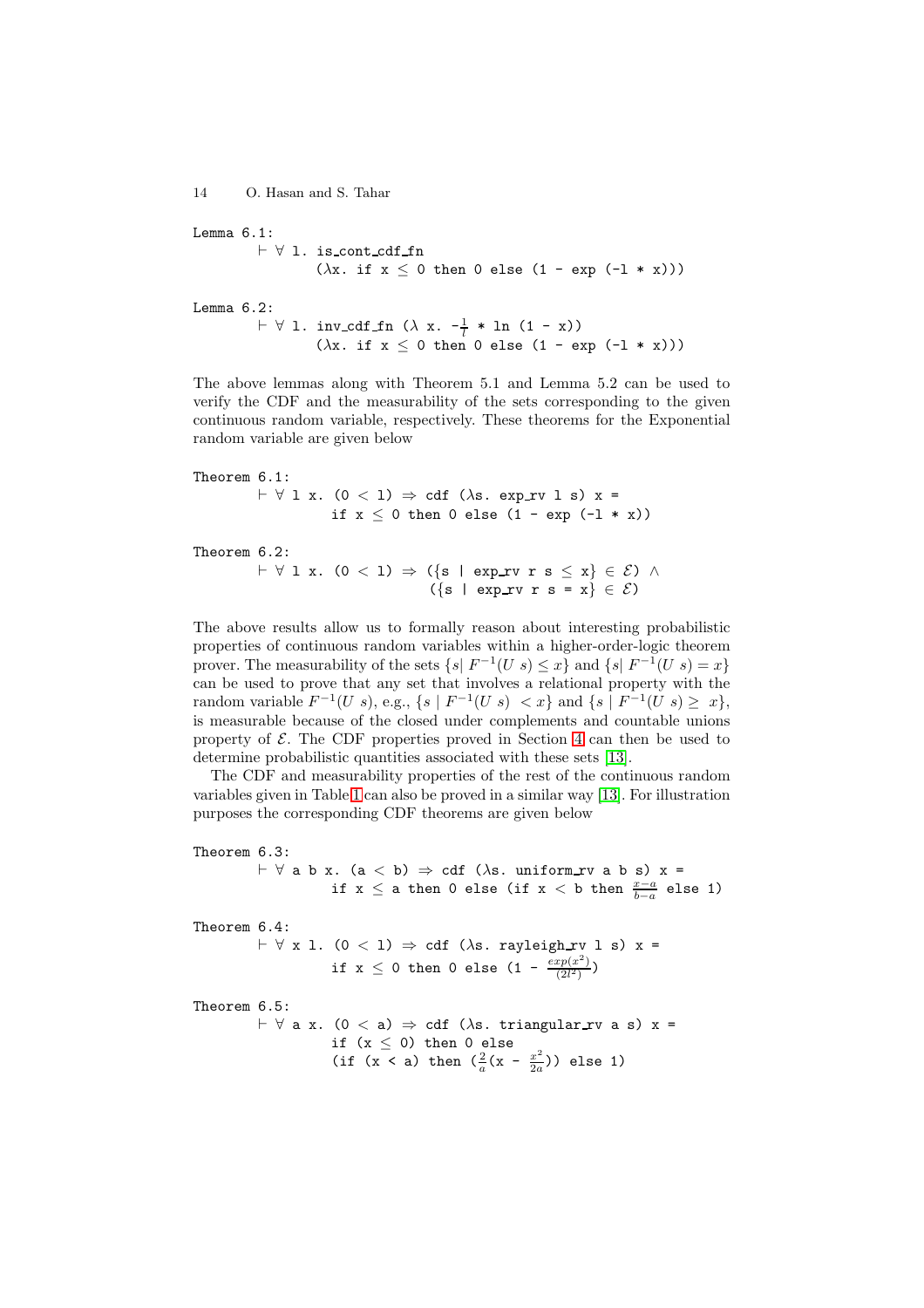# **7 Applications**

<span id="page-12-0"></span>A distinguishing characteristic of the proposed probabilistic analysis approach is the ability to perform precise quantitative analysis of probabilistic systems. In this section, we first illustrate this statement by considering a simple probabilistic analysis example. Then, we present some probabilistic systems which can be formally analyzed using the continuous random variables defined in Section 6.

Consider the problem of determining the probability of the event when there is no incoming request for 10 seconds in a Web server. Assume that the *interarrival* time of incoming requests is known from statistical analysis and is exponentially distributed with an average rate of requests  $\lambda = 0.1$  jobs per second. We k[no](#page-9-0)w from analytical analysis that this probability is precisely equal to  $(\frac{1}{exp 1})$ . This result can be verified in the HOL theorem prover by considering the probability of the event when the value of the Exponential random variable, with parameter 0.1 (i.e.,  $\lambda = 0.1$ ), lies in the interval  $[10, \infty)$ .

 $\vdash$   $\mathbb{P}$  {s | 10 < exp\_rv 0.1 s} =  $\frac{1}{exp 1}$ 

The first step in evaluating a probabilistic quantity is to prove that the event under consideration is measurable. The set in the above proof goal is measurable since it is the complement of a measurable set  $\{s|exp_rrv\;0.1\;s\leq 10\}$  (Theorem 6.2) and  $\mathcal E$  is closed under complements and countable unions. The next step is to express the unknown probabilistic quantity in terms of the CDF of the given random variable. This can be done for the above proof goal by using the measurability property of the set under consideration and using the complement law of probability function, i.e.,  $(\mathbb{P}(\bar{S})=1 - \mathbb{P}(S)).$ 

$$
\vdash \mathbb{P} \{ s \mid 10 < \exp_r v \ 0.1 \ s \} = 1 - (cdf (\lambda s. \ exp_r v \ 0.1 \ s) \ 10)
$$

The CDF of the Exponential random variable given in Theorem 6.1 can now be used to simplify the right-hand-side of the above equation to be equal to  $(\frac{1}{exp 1})$ . Thus, we were able to determine the unknown probability with 100% precision; a novelty which is not available in simulation based approaches.

The higher-order-logic theorem proving based probabilistic analysis can be applied to a variety of different domains, for instance, the sources of error in computer arithmetic operations are basically quantization operations and are modeled as uniformly distributed continuous random variables [24]. A number of successful attempts have been made to perform the statistical analysis of computer arithmetic analytically or by simulation (e.g., [15]). These kind of analysis form a very useful case study for our formalized continuous Uniform distribution as the formalization of both floating-point and fixed[-po](#page-15-8)int numbers already exist in HOL [1]. Similarly, the continuous probability distributions are extensively used for the analysis of probabilistic algorithms [an](#page-15-9)d network protocols [18]. Using our formalized models, these kind of analysis can be performed within the sound environment of the HOL theorem prover. The Exponential distribution in particula[r,](#page-14-1) due to its memoryless property and its relationship to the Poisson process [23], can be used to formalize the Birth-Death process which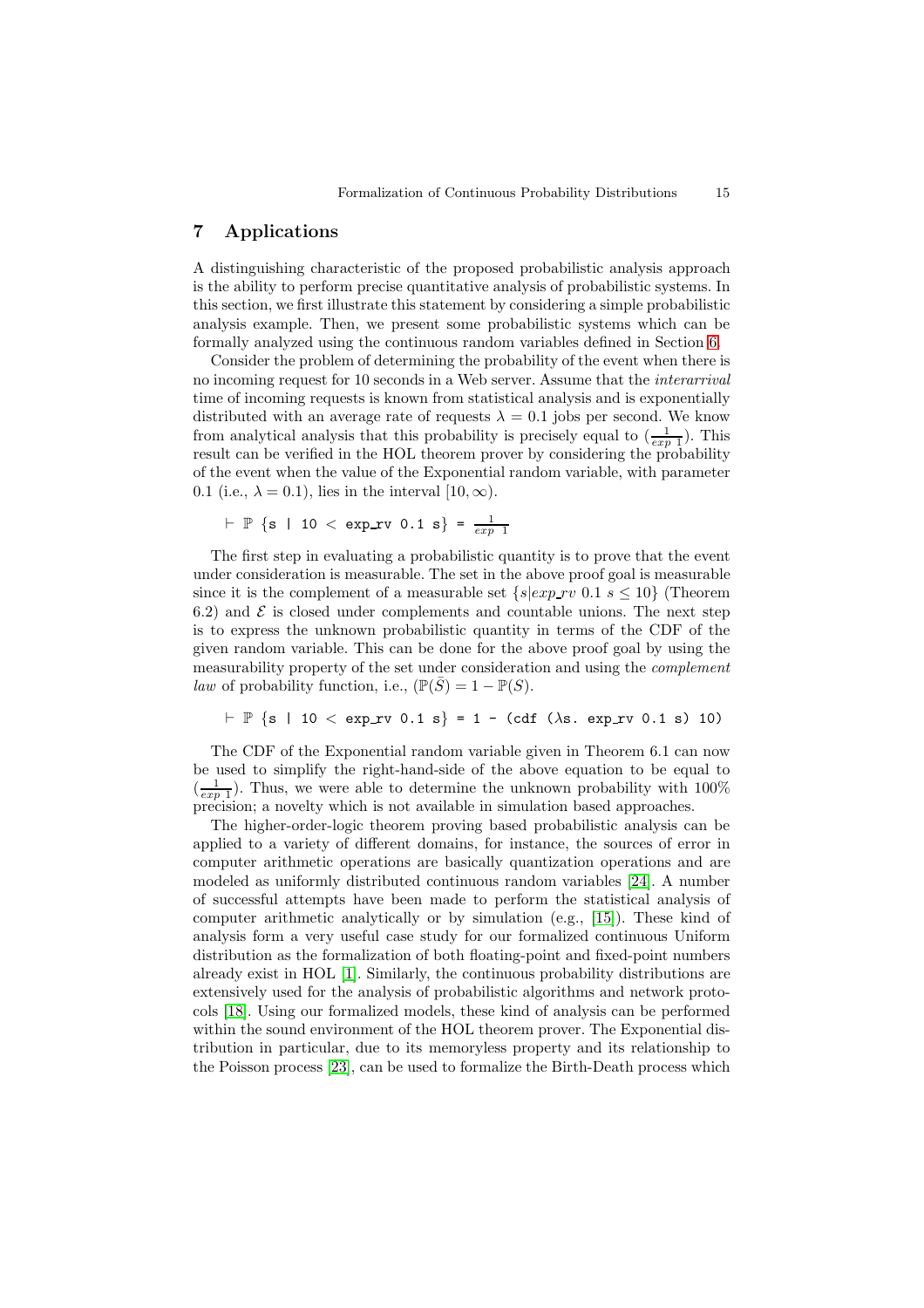is a Continuous-Time Markov Chain. The higher-order-logic formalization of the Birth-Death process may open the door for the formalized probabilistic analysis of a wide range of queuing systems, e.g., the CSMA/CD protocol  $[6]$ , the IEEE 802.11 wireless LAN protocol [17], etc.

# **8 Related Work**

<span id="page-13-0"></span>Hurd's PhD thesis [14] can be [rega](#page-15-10)rded as one of the pioneering works in regards to formalizing probabilistic programs in a higher-order-logic theorem prover. An alternative method has been presented by Audebaud *et. al* [2]. Instead of using the measure theoretic concepts of probability space, as is the case in Hurd's approach, Audebaud [et.](#page-15-3) al based their methodology on the monadic interpretation of randomized programs as probabilistic distribution. This approach only uses functional and algebraic properties of the unit interval an[d](#page-14-2) has been successfully used to verify a sampling algorithm of the Bernoulli distribution and the termination of various probabilistic programs in the Coq theorem prover. The main contribution of our paper is the extension of Hurd's framework to verify sampling algorithms for continuous probability distributions in HOL, a novelty that has not been available in any higher-order-logic theorem prover so far.

Another promising approach for conducting formal probabilistic analysis is to use probabilistic model checking, e.g., [3], [22]. Like traditional model checking, it involves the construction of a precise mathematical model of the probabilistic system which is then subjected to exhaustive analysis to verify if it satisfies a set of formal properties. This approach is capable of providing precise solutions in an automated way; however, it is li[mit](#page-14-3)e[d to](#page-15-11) systems that can be expressed as a probabilistic finite state machine. It is because of this reason that probabilistic model checking techniques are not capable of providing precise reasoning about quantitative probabilistic properties related to continuous random variables. On the other hand, it has been shown in this paper that higher-order-logic theorem proving provides this capability. Another major limitation of probabilistic model checking is the state space explosion [4], which is not an issue with our approach.

A number of probabilistic languages, e.g., Probabilistic cc [9],  $\lambda_o$  [19] and IBAL [20], can be found in the open literature, which are capable of modeling continuous random variables. These probabilistic languages allow programmers to perform probabilistic computatio[ns](#page-15-12) at the level of probability distributions by treating probability distributions as primitive data types. It i[s i](#page-15-13)ntere[stin](#page-15-14)g to note t[hat](#page-15-15) the probabilistic language,  $\lambda_o$ , is based on sampling functions, i.e., a mapping from the unit interval [0,1] to a probability domain  $\mathfrak D$  and thus shares the main ideas formalized in this paper. The main benefit of these probabilistic languages is their high expressiveness but they have their own limitations. For example, either they require a special treatment such as the lazy list evaluation strategy in IBAL and the limiting process in Probabilistic cc or they do not support precise reasoning as in the case of  $\lambda_o$ . The proposed theorem proving approach, on the other hand, is not only capable of formally expressing most continuous probability distributions but also to precisely reason about them.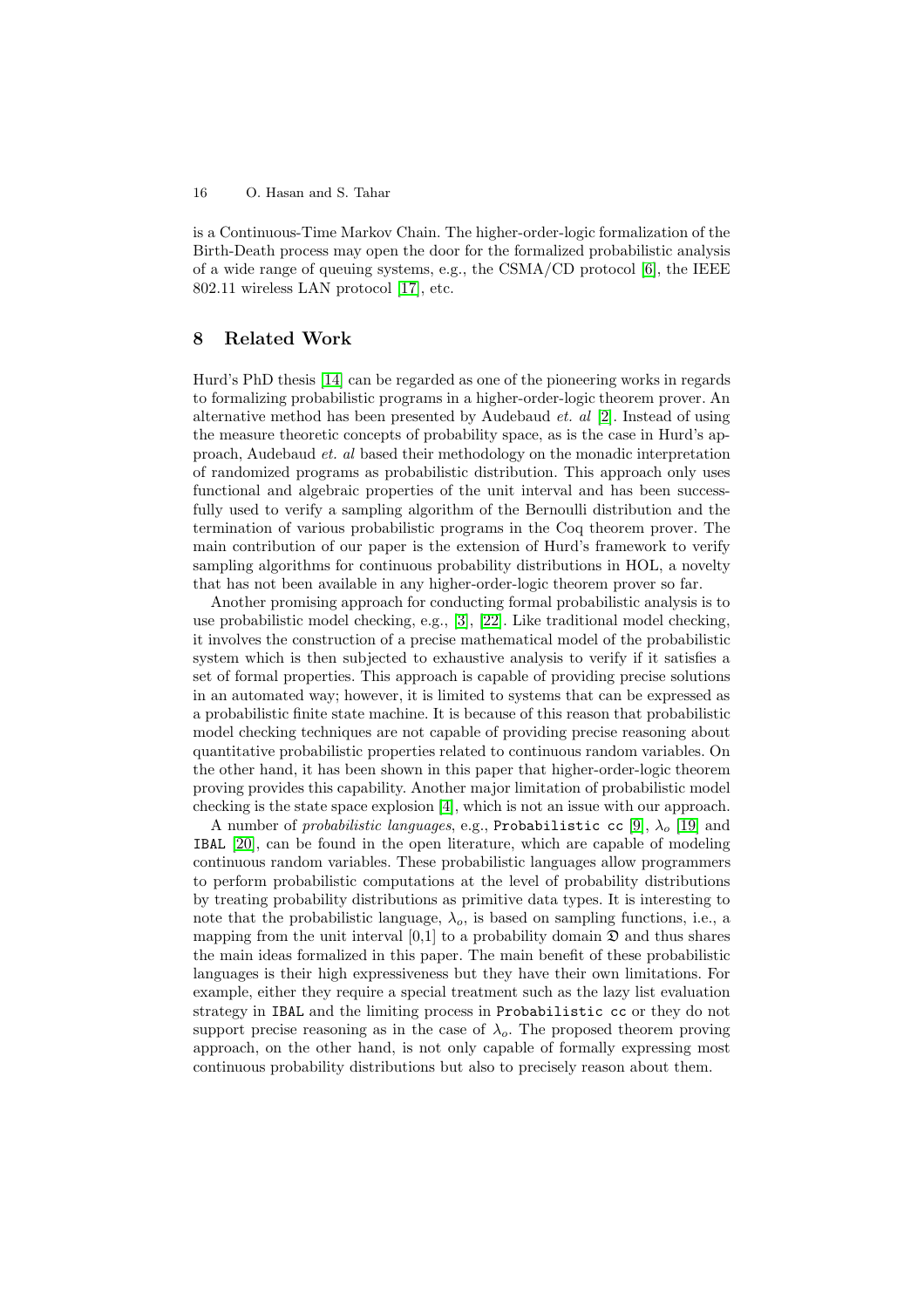# **9 Conclusions**

<span id="page-14-0"></span>In this paper, we have proposed to use higher-order-logic theorem proving for probabilistic analysis as a complementary approach to state-of-the-art simulation based techniques. Because of the formal nature of the models the analysis is free of approximation errors, which makes the proposed approach very useful for the performance and reliability optimization of safety critical and highly sensitive engineering and scientific applications.

We presented a methodology for the formalization of continuous probability distributions, which is a significant step towards the development of formal probabilistic analysis methods. Based on this methodology, we described the construction details of a framework for the formalization of all continuous probability distributions for which the inverse of the CDF can be expressed in a closed mathematical form. The major HOL definitions and theorems in this framework have been included in the current paper and more details can be found in [13]. We demonstrated the practical effectiveness of our framework by formalizing four continuous probability distributions; Uniform, Exponential, Rayleigh and Triangular. To the best of our knowledge, this is the first time that the formalization of these continuous random variables has been presented in a higher-order-l[ogi](#page-15-7)c theorem prover.

For our verification, we utilized the HOL theories of Boolean Algebra, Sets, Natural Numbers, Real Numbers, Measure and Probability. Our results can therefore be used as an evidence for the soundness of existing HOL libraries and the usefulness of theorem provers in proving pure mathematical concepts. The presented formalization can be utilized for the formalization of a number of other mathematical theories as well. For example, the CDF properties can be used along with the derivative function [10] to formalize the Probability Density Function, which is a very significant characteristic of continuous random variables and can be used to formalize the corresponding statistical quantities. Similarly, the formalization of the Standard Uniform random variable can also be transformed to formalize other continu[ous](#page-15-4) probability distributions, for which the inverse CDF is not available in a closed mathematical form. This can be done by exploring the formalization of other nonuniform random number generation techniques such as Box-Muller and acceptance/rejection [5]. Another interesting area that needs to be explored is the support of multiple independent continuous random variables.

# **References**

- 1. Akbarpour, B., Tahar, S.: Formalization of Fixed-Point Arithmetic in HOL. Formal Methods in Systems Design 27(1-2), 173–200 (2005)
- 2. Audebaud, P., Paulin-Mohring, C.: Proofs of Randomized Algorithms in Coq. In: Uustalu, T. (ed.) MPC 2006. LNCS, vol. 4014, pp. 49–68. Springer, Heidelberg (2006)
- <span id="page-14-3"></span><span id="page-14-2"></span><span id="page-14-1"></span>3. Baier, C., Haverkort, B., Hermanns, H., Katoen, J.P: Model Checking Algorithms for Continuous time Markov Chains. IEEE Trans. on Software Engineering 29(4), 524–541 (2003)